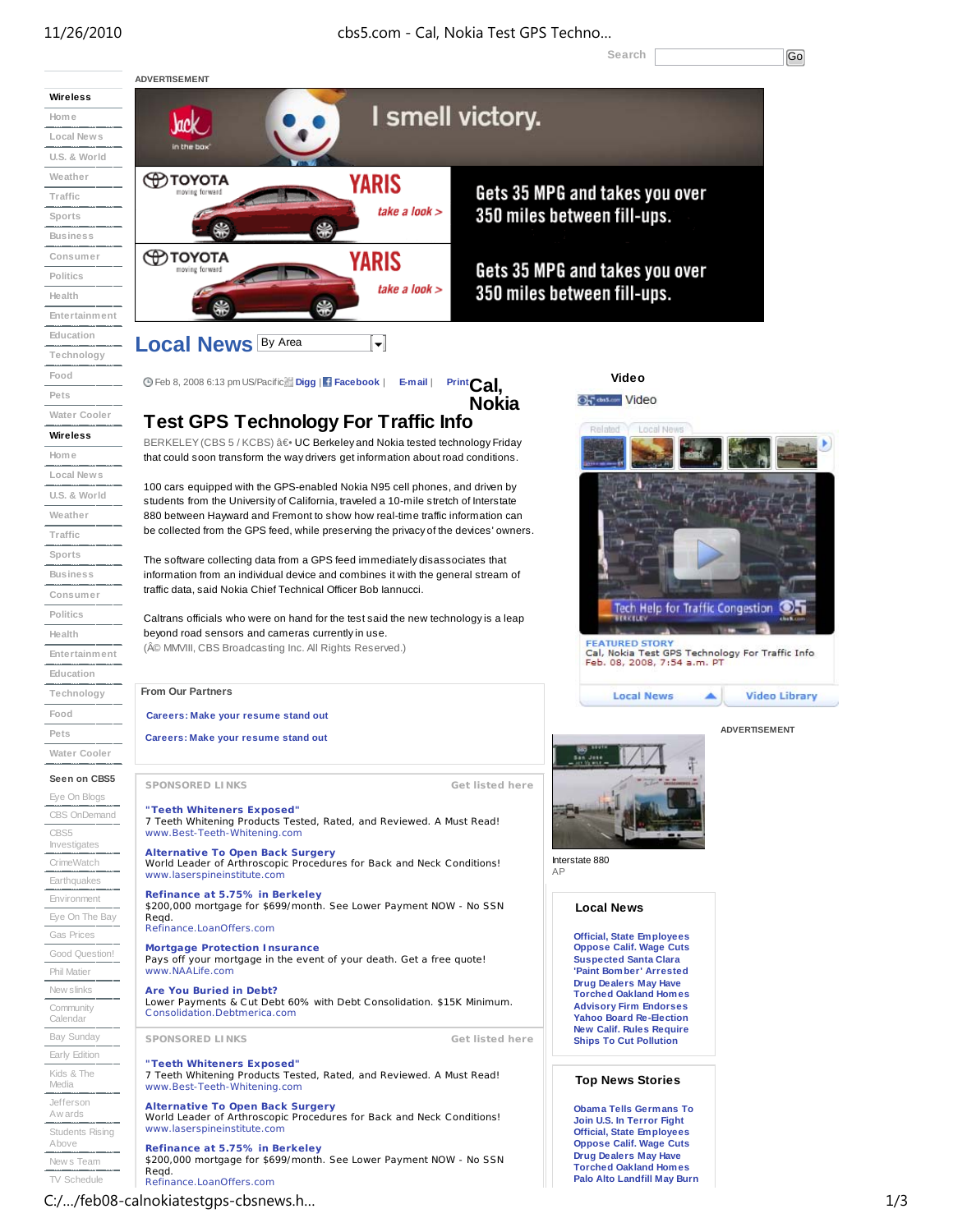www.NAALife.com **Are You Buried in Debt?**

# DTV

7:22 On 5

**Services**

Careers

Dating

#### **Lifestyle**

Great Outdoors Beauty & Style Family

## New Baby

**Collections**

# Video

Slideshow s Web Cams

# **In Our Area**

Community

Contests

### **Other Ways to Get News**

New sletters & Alerts XML Feeds

### **About Us**

Station Info Contact Us Advertise CBS 5 Jobs

#### **Our Partners**

CBSnew s.com CBS.com KCBS Radio CW 44/Cable 12

### **Seen on CBS5**

Eye On Blogs CBS OnDemand CBS5 Investigates CrimeWatch Earthquakes Environment Eye On The Bay Gas Prices Good Question! Phil Matier New slinks Community Calendar Bay Sunday Early Edition Kids & The Media Jefferson Aw ards Students Rising Above New s Team TV Schedule DTV 7:22 On 5 **Services**

Careers Dating

11/26/2010 cbs5.com - Cal, Nokia Test GPS Techno…

**Mortgage Protection Insurance** Pays off your mortgage in the event of your death. Get a free quote!

Lower Payments & Cut Debt 60% with Debt Consolidation. \$15K Minimum. C onsolidation.Debtmerica.com

**Through Friday GOP Kills Effort To Release Stockpiled U.S. Oil**

in the box I have my game face on. **FIND A LOCATION** 

Jack

# **EAST BAY<br>MUNICIPAL UTILITY DISTRICT**